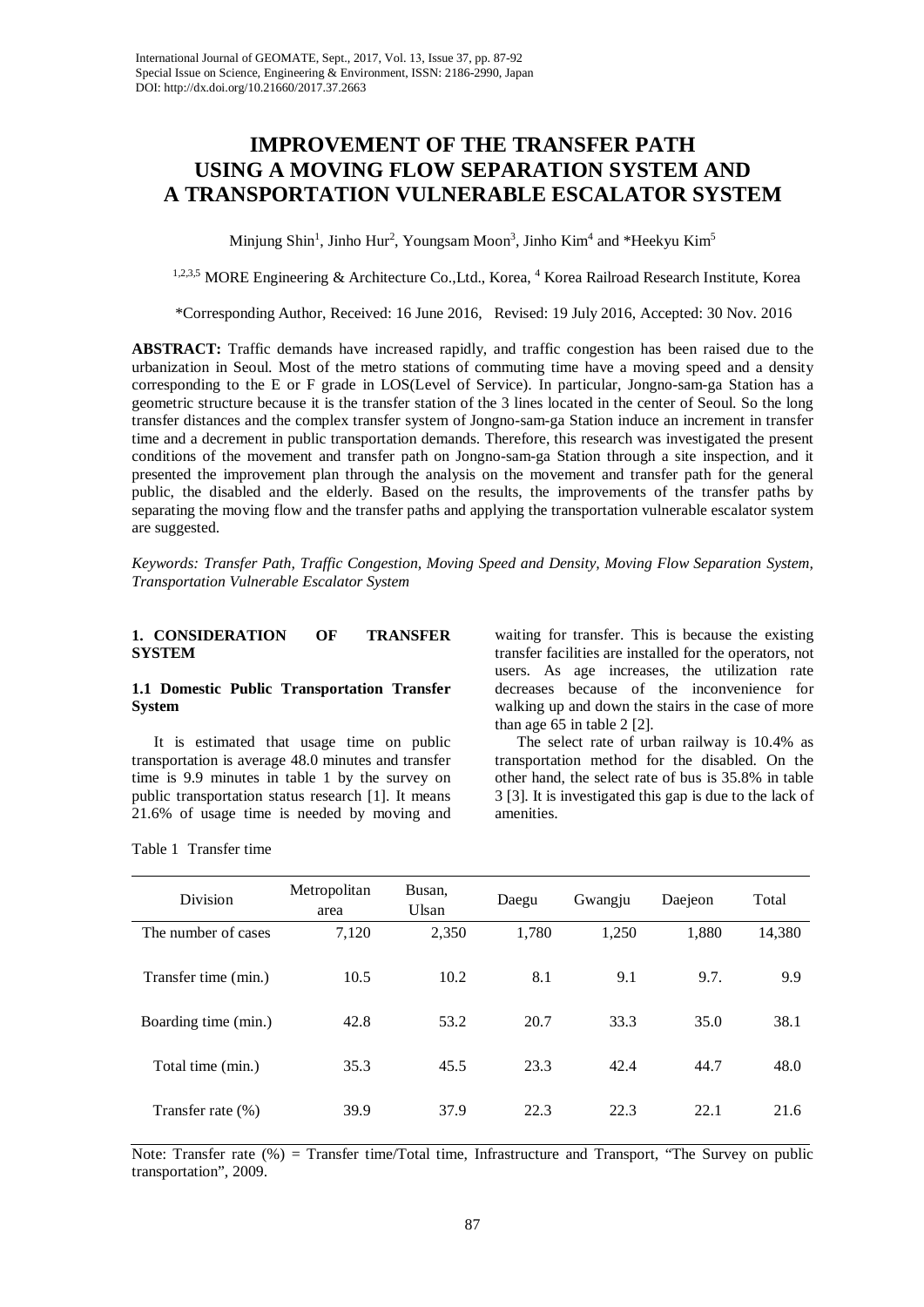| Division               | Total              | Age $65 \approx 69$ | Age $70 \approx 74$ Age $75 \approx 79$ |                  | Age $80 \approx 84$ | Age over 85    |
|------------------------|--------------------|---------------------|-----------------------------------------|------------------|---------------------|----------------|
| None                   | 0.5                | 0.2                 | 0.3                                     | 0.5              | 0.9                 | 1.6            |
| <b>Bus</b>             | 48.9               | 47.6                | 50.9                                    | 53.2             | 46.0                | 34.0           |
| <b>Metro</b>           | 19.3               | 21.3                | 22.3                                    | 16               | 17.4                | 9.9            |
| Taxi                   | 6.7                | 3.5                 | 4.3                                     | 8.9              | 12.2                | 16.4           |
| Car                    | 18.4               | 21.5                | 14.7                                    | 14.9             | 18.3                | 35.2           |
| Bicycle                | 2.0                | 2.1                 | 2.3                                     | 1.9              | 1.9                 | 1.0            |
| Motorcycle             | 3.1                | 2.8                 | 4.1                                     | 3.2              | 2.1                 | 0.7            |
| Electric<br>Wheelchair | 0.4                | 0.3                 | 0.3                                     | 0.5              | 0.3                 | 0.7            |
| Cultivator             | 0.2                | 0.1                 | 0.1                                     | 0.3              | 0.1                 | 0.0            |
| etc.                   | 0.6                | 0.6                 | 0.6                                     | 0.6              | 0.8                 | 0.5            |
| Sum<br>(People)        | 100.0<br>(10, 543) | 100.0<br>(3,150)    | 100.0<br>(3,229)                        | 100.0<br>(2,389) | 100.0<br>(1,163)    | 100.0<br>(614) |

Table 2 Transportation methods of the elderly

Note: Ministry of Health and Welfare, "The Survey on the elderly conditions", 2011.

|                        | Physical   | <b>Brain</b>                                  | Visual  | Hearing | Speech  | Low      |         | Mental |
|------------------------|------------|-----------------------------------------------|---------|---------|---------|----------|---------|--------|
| Division               | disability | impairment impairment intelligence<br>lesions |         |         | Autism. | disorder |         |        |
| <b>Bus</b>             | 35.9       | 22.7                                          | 38      | 41.2    | 51.2    | 33.9     | 23      | 47.4   |
| Taxi                   | 7.0        | 13.3                                          | 6.8     | 5.3     | 5.2     | 2.6      | 2.7     | 3.1    |
| <b>Metro</b>           | 8.0        | 9.2                                           | 15.8    | 15.3    | 14.4    | 7.9      | 6.2     | 16.4   |
| Minicab                | 0.2        | 1.8                                           | 0.4     | 0.0     | 0.0     | 0.0      | 0.2     | 0.0    |
| Center Bus             | 0.2        | 1.3                                           | 0.7     | $0.0\,$ | 0.3     | 1.4      | 1.3     | 0.3    |
| Car                    | 37.1       | 34.3                                          | 26.7    | 24.3    | 16.6    | 22.6     | 43.2    | 9.1    |
| Shuttle Bus            | $0.0\,$    | 0.7                                           | 0.2     | 0.0     | 0.2     | 3.0      | 2.5     | 0.0    |
| Electric<br>Wheelchair | 1.0        | 3.5                                           | $0.0\,$ | 0.2     | 0.0     | 0.0      | $0.0\,$ | 0.0    |
| Motorcycle             | 0.9        | 2.9                                           | 0.8     | 0.2     | 0.0     | 0.0      | 0.0     | 0.0    |
| Walk                   | 3.7        | 3.3                                           | 5.3     | 5       | 6.6     | 10.2     | 6.0     | 9.7    |
| etc.                   | 6.0        | 6.9                                           | 5.4     | 8.4     | 5.5     | 18.3     | 14.8    | 14.0   |
| Sum                    | 100.0      | 100.0                                         | 100.0   | 100.0   | 100.0   | 100.0    | 100.0   | 100.0  |

Table 3 Main transportation methods of the disabled

Note: Ministry of Health and Welfare, "The Survey on the disabled", 2008.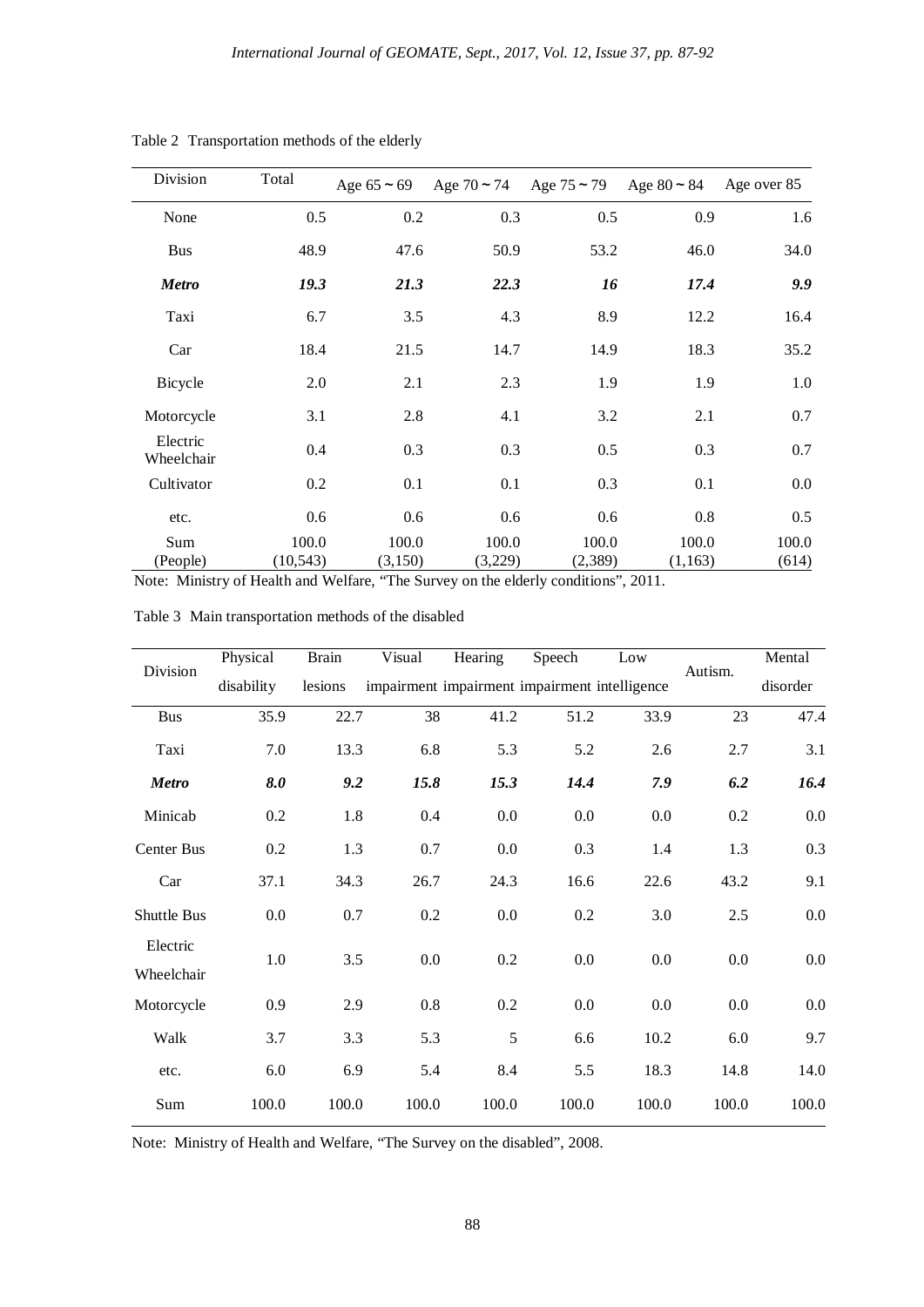| Division          | Kidney   | Heart    | Respiratory | Hepatopathy | Facial    | Urinary | Epilepsy | Total   |
|-------------------|----------|----------|-------------|-------------|-----------|---------|----------|---------|
|                   | disorder | disorder | disorder    |             | disorders | fistula |          |         |
| <b>Bus</b>        | 30.7     | 34.1     | 31.8        | 20.9        | 28.8      | 40      | 52.2     | 35.8    |
| Taxi              | 10.8     | 7.4      | 11.4        | 6.0         | 2.5       | 6.3     | 4.4      | 6.9     |
| <b>Metro</b>      | 14.4     | 14.7     | 11.3        | 18.3        | 11.8      | 20.6    | 16.8     | 10.4    |
| Minicab           | 0.7      | 2.8      | 0.0         | 0.4         | 0.0       | 0.0     | 0.0      | 0.3     |
| <b>Center Bus</b> | 0.1      | 0.0      | 0.0         | 0.0         | 0.0       | 0.0     | 0.3      | 0.4     |
| Car               | 33.9     | 30.1     | 35.7        | 43.8        | 42.9      | 24.2    | 14.9     | 32.2    |
| Shuttle Bus       | 0.9      | 0.1      | 0.0         | $0.0\,$     | $0.0\,$   | 0.2     | 0.0      | 0.3     |
| Electric          | 0.0      | 0.3      | 0.5         | 0.5         | 0.0       | 0.0     | 0.0      | 0.9     |
| Wheelchair        |          |          |             |             |           |         |          |         |
| Motorcycle        | 0.1      | 0.9      | 0.2         | 0.6         | 0.0       | 0.0     | 0.0      | $0.8\,$ |
| Walk              | 2.3      | 4.7      | 2.4         | 6.1         | 5.3       | 4.0     | 5.7      | 4.6     |
| etc.              | 6.3      | 5.0      | 6.8         | 3.4         | 8.8       | 4.6     | 5.6      | 7.4     |
| Sum               | 100.0    | 100.0    | 100.0       | 100.0       | 100.0     | 100.0   | 100.0    | 100.0   |

Table 3 Main transportation methods of the disabled –cont'd

Note: Ministry of Health and Welfare, "The Survey on the disabled", 2008.

# **1.2 Transfer System for the Disabled**

The more layer to transfer and moving system, the much times and inconvenient for the disabled. It especially takes over 7 minutes to move by wheelchair lift, which means it takes too much time for transfer. As the results on the comparison of the transfer time from Gwanghwamun station to Hyehwa station for the disabled and the general public, there are many differences.

In case of the disabled, it needs to use a wheelchair lift in 4 times and an elevator from Gwanghwamun station to Hyehwa station. And it takes 12 minutes 36 seconds from Gwanghwamun square to Gwanghwamun station platform. On the contrary, it takes only 2 minutes 30 seconds for the general public to go same route by walking or using escalator. At Dongdaemun History & Culture Park Station which is the transfer station, it takes only 3 minutes 30 seconds for the general public by stairs and escalator. However, it takes 19minutes for the disabled to transfer from Line 5 to Line 4. Because it needs to use a wheelchair lift twice and also the disabled needs to wait for former user to finish using it. It takes 3 minutes for both cases from Hyehwa station to exit by using an elevator. Consequently, total transfer time takes 9 minutes for the general public; on the other hand, it takes 34 minutes for the disabled. Hence, it is necessary to secure moving convenience for the disabled.



Fig.1 Comparison to transfer time of the general public and the disabled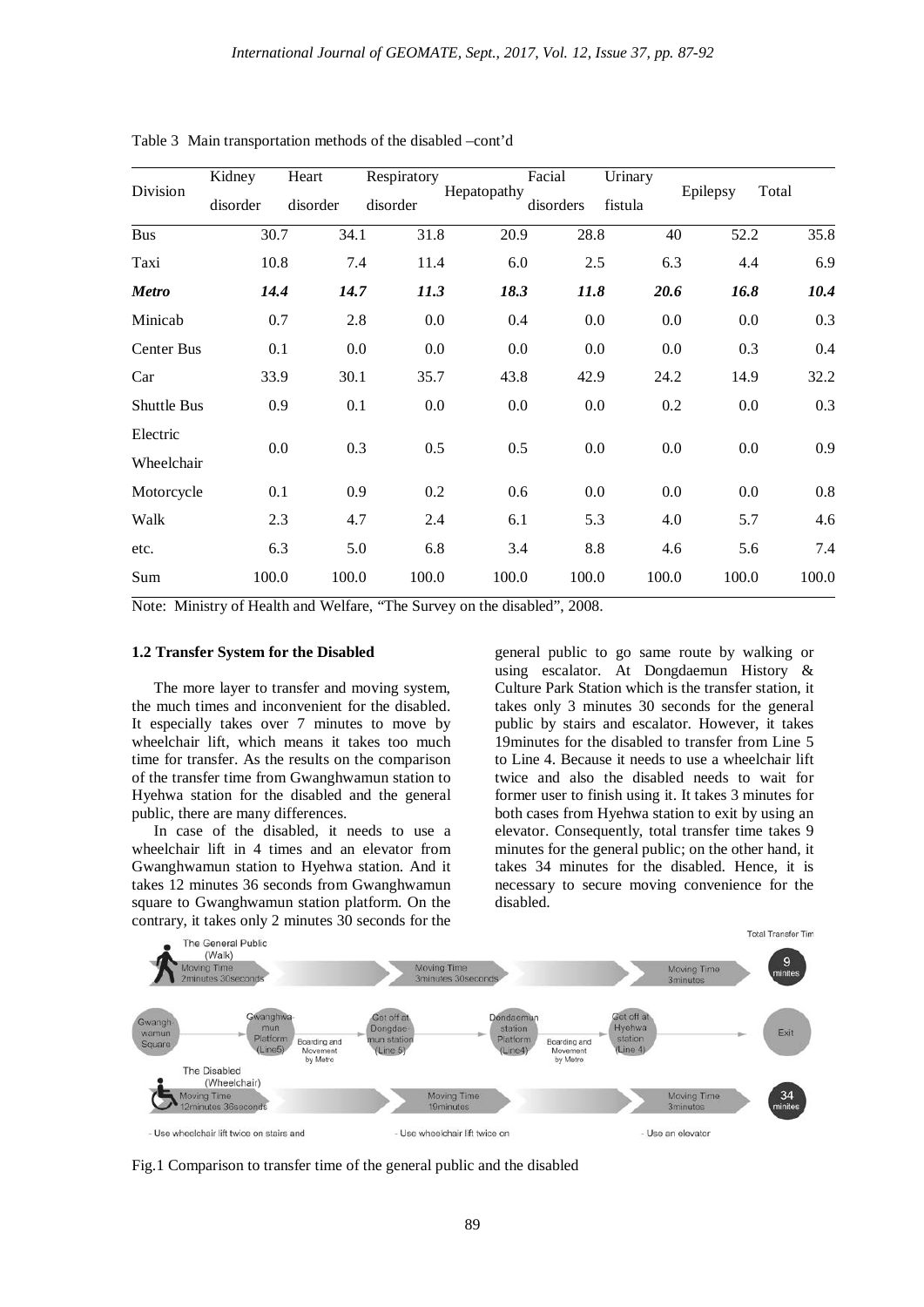## **2. TRANSFER MOVING FLOW IN JONGNO-SAM-GA STATION AND IMPROVEMENT SUGGESTION**

#### **2.1 Present Conditions of Transfer Moving Flow in Jongno-sam-ga Station**

Jongno-sam-ga Station is the transfer station of Line 1 (the 2nd basement), Line 3 (the 4th basement), and Line 5 (the 5th basement). It is used for 55,193 public, 34,084 the disabled and 230,258 transfer passenger per day by a Study on the Survey of the Transportation Transfer Facilities and the Level of Service Analysis [4]. Jongnosam-ga Station has a geometric and layered structure because it is the transfer station of the 3 lines located in the center of Seoul. Transfer time is about 4.07 minutes and transfer distance is about 273m for the general public. And transfer time is about 39.26 minutes and transfer distance is about 415m for the disabled.

There are 5 transfer moving flows for the general public as shown in figure 2. But it is difficult to find the direction guide in Line 1 and it is crowded because of the narrow width of stairs. It is necessary to suggest the directions for the improvement of the moving flows to the transfer passage which has width 4m and length 80m. It is necessary to separate moving flows because of the superposition between the transfer flows and exit flows. And it takes long time to pass the transfer passage because moving walkway is installed in the center of the transfer passage.

There are 6 transfer moving flows for the disabled as shown in figure 4. There is the only way for wheelchair users. But it is difficult to move because of many users and narrow width of passage. It is also difficult to transfer because there is no elevator for the disabled. Since there is the elevator on the exit flow in Line 1, it is convenient to transfer. And also there is the new plan to install elevators in Line 3 and Line 5.



Fig.2 Transfer flows of the general public in Jongno-sam-ga Station



Fig.3 Transfer flow status of the general public in Jongno-sam-ga Station



Fig.4 Transfer flows of the disabled in Jongnosam-ga Station



Fig.5 Transfer flow status of the disabled in Jongno-sam-ga Station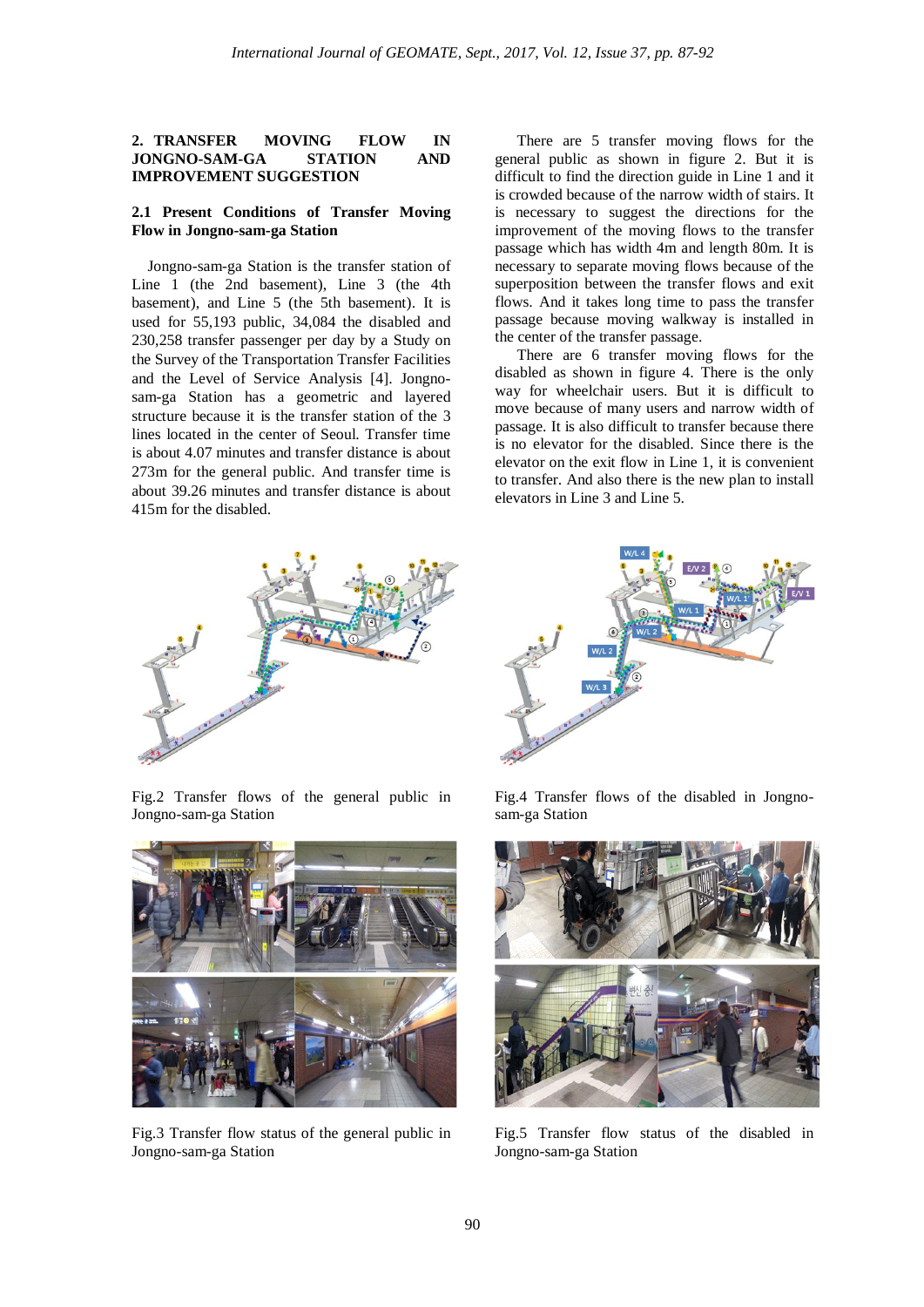

Fig.6 Improvement of the moving flows for the general public in Jongno-sam-ga Station

## **2.2 Improvement of the Moving Flow for the General Public**

It is possible to improve the traffic congestions by separating the moving flow and the transfer paths. Among the parts that flows are congested in figure 6, it is possible to improve LOS grade when the system is applied [5], [6]. It is required to separate the flows because of the superposition of the moving flows and the transfer flows and narrow width of stairs. And also, it is possible to improve the flow by utilizing the unused area in waiting room in Line 3.

### **2.3 Improvement of the Moving Flow for the Disabled**

If the escalator that can accommodate both the general public and the disabled at the same time is installed, it can reduce the risk of an existing wheelchair lift and connect the place where it cannot be installed on the elevator.

If the system for both the general public and the disabled is applied, it is possible to shorten the transfer distance and time.

In case of being installed between the waiting room and platform in Line 5(the 4th basement), it shows the improvement rate on approximately 23%. However it is difficult to install because of the location of the beam and insufficient front space. When the wheelchair lift in platform of Line 3 is replaced, it shows the improvement rate on approximately 27%. However it is difficult to install because of the location of the beam and the column.

Lastly, in case of being installed between platform in Line 5(the 1st basement) and platform in Line 3, it is possible to improvement rate on approximately 68%.



Fig.7 Improvement of the moving flows for the disabled in Jongno-sam-ga Station

#### **2.4 The Analysis of the Space and Structure Interface**

In order to judge whether it is possible to install the system, it was carried out the analysis of the interface. It is the stairs with the width 8.2m, height 2.56m from the waiting room of Line 3(the 1st basement) to the waiting room of Line 5(the 1st basement).

There are 3 places for the new elevator plans. One is the place from waiting room of Line 5(the 4th basement) to waiting room of Line 3(the 1st basement). Two is the place from platform of Line 3 to waiting room of the 3rd basement. And the last is the place from waiting room of the 3rd basement to exit 8.

Through these plans, it is possible to connect all flows between platform, exit and transfer



Fig.8 Inspection of structure interface status in situ



Fig.9 Check of structure interfaces in situ